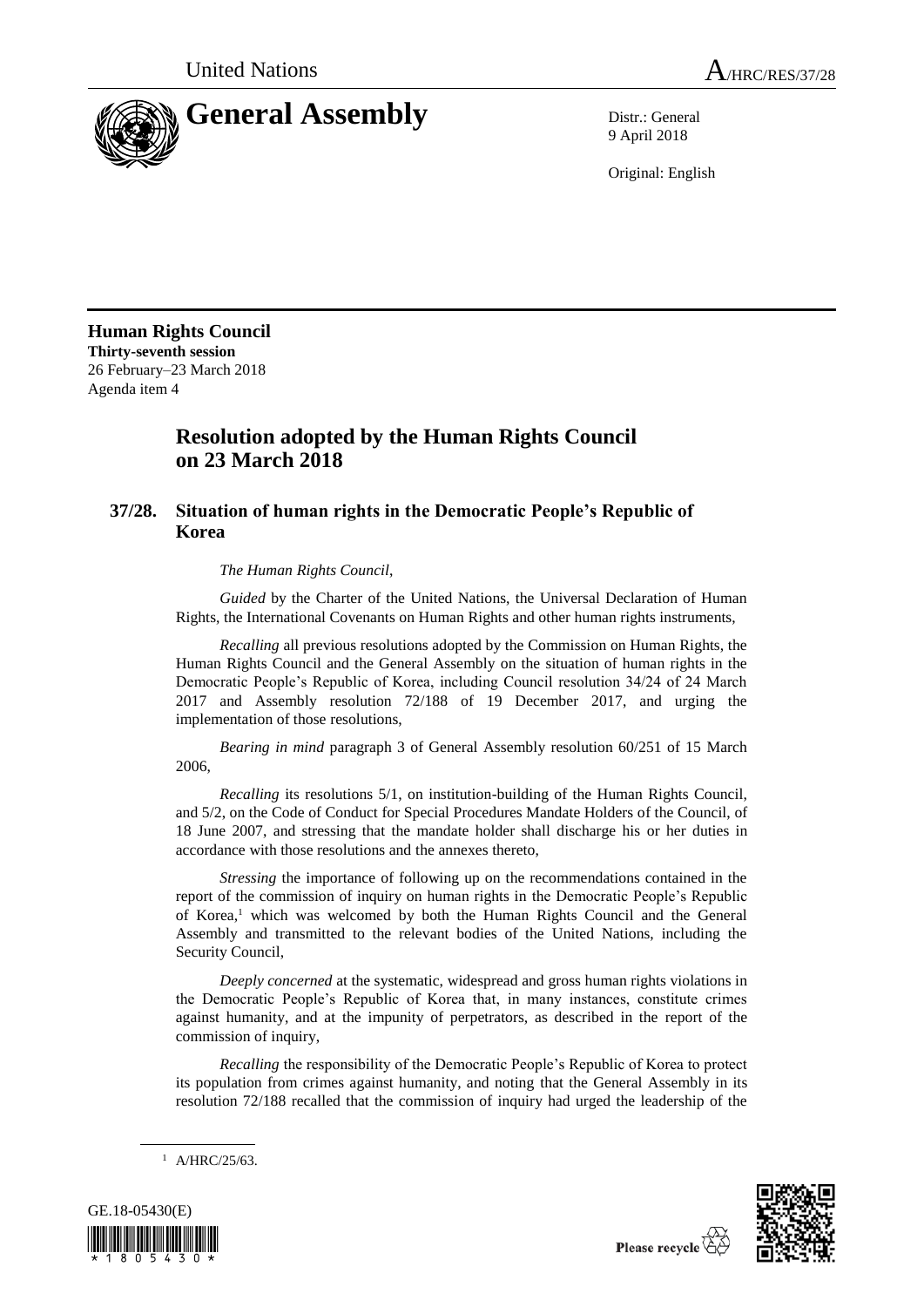Democratic People's Republic of Korea to prevent and suppress crimes against humanity and to ensure that perpetrators are prosecuted and brought to justice,

*Concerned* that the precarious humanitarian situation in the country is exacerbated by the failure of the Government of the Democratic People's Republic of Korea to provide humanitarian agencies with free and unimpeded access to all populations in need and the ability to monitor appropriately the entire distribution process, and by its national policy priorities that, among others, prioritize military spending, in particular nuclear and ballistic missile development, over citizens' access to food,

*Acknowledging* Security Council resolution 2397 (2017) of 22 December 2017, in which the Council noted that 41 per cent of the population of the Democratic People's Republic of Korea was undernourished, and General Assembly resolution 72/188, in which the Assembly noted with concern the findings of the United Nations that well over half of the people in the Democratic People's Republic of Korea suffered from major insecurities in food and medical care, including a very large number of pregnant and lactating women and children under 5 who were at risk of malnutrition, and nearly a quarter of its total population was suffering from chronic malnutrition, condemned the Democratic People's Republic of Korea for diverting its resources into pursuing nuclear weapons and ballistic missiles over the welfare of its people, and emphasized the necessity for the Democratic People's Republic of Korea to respect and ensure the welfare and inherent dignity of the people in the country, as referred to by the Council in its resolutions [2321 \(2016\)](https://undocs.org/S/RES/2321(2016)) of 30 November 2016, [2371 \(2017\)](https://undocs.org/S/RES/2371(2017)) of 5 August 2017, [2375 \(2017\)](https://undocs.org/S/RES/2375(2017)) of 11 September 2017 and 2397 (2017),

*Reaffirming* that it is the responsibility of the Government of the Democratic People's Republic of Korea to ensure the full enjoyment of all human rights and fundamental freedoms of its entire population, including by ensuring equal access to adequate food, as well as, among others, freedom of religion or belief, freedom of expression and freedom of association and assembly,

*Recognizing* that particular risk factors affect women, children, persons with disabilities and the elderly, and the need to ensure the full enjoyment of all their human rights and fundamental freedoms by them against neglect, abuse, exploitation and violence, and taking note in this regard of the concluding observations of the Committee on the Elimination of Discrimination against Women on the combined second to fourth periodic reports of the Democratic People's Republic of Korea<sup>2</sup> and the concluding observations of the Committee on the Rights of the Child on the fifth periodic report of the Democratic People's Republic of Korea,<sup>3</sup>

*Noting with appreciation* the visit of the Special Rapporteur on the rights of persons with disabilities to the Democratic People's Republic of Korea, encouraging the Democratic People's Republic of Korea to implement all of the recommendations contained in the report of the Special Rapporteur on her visit to the Democratic People's Republic of Korea, submitted to the Human Rights Council at its thirty-seventh session,<sup>4</sup> and noting the participation of the Democratic People's Republic of Korea in the Paralympic Winter Games held in PyeongChang, Republic of Korea,

*Acknowledging* the participation of the Democratic People's Republic of Korea in the second cycle of the universal periodic review, noting the acceptance by the Government of the Democratic People's Republic of Korea of 113 out of the 268 recommendations contained in the outcome of the review and its stated commitment to implement them and to look into the possibility of implementing a further 58 recommendations, and emphasizing the importance of the implementation of the recommendations in order to address the grave human rights violations in the country,

<sup>2</sup> CEDAW/C/PRK/CO/2-4.

<sup>&</sup>lt;sup>3</sup> CRC/C/PRK/CO/5.

<sup>4</sup> A/HRC/37/56/Add.1.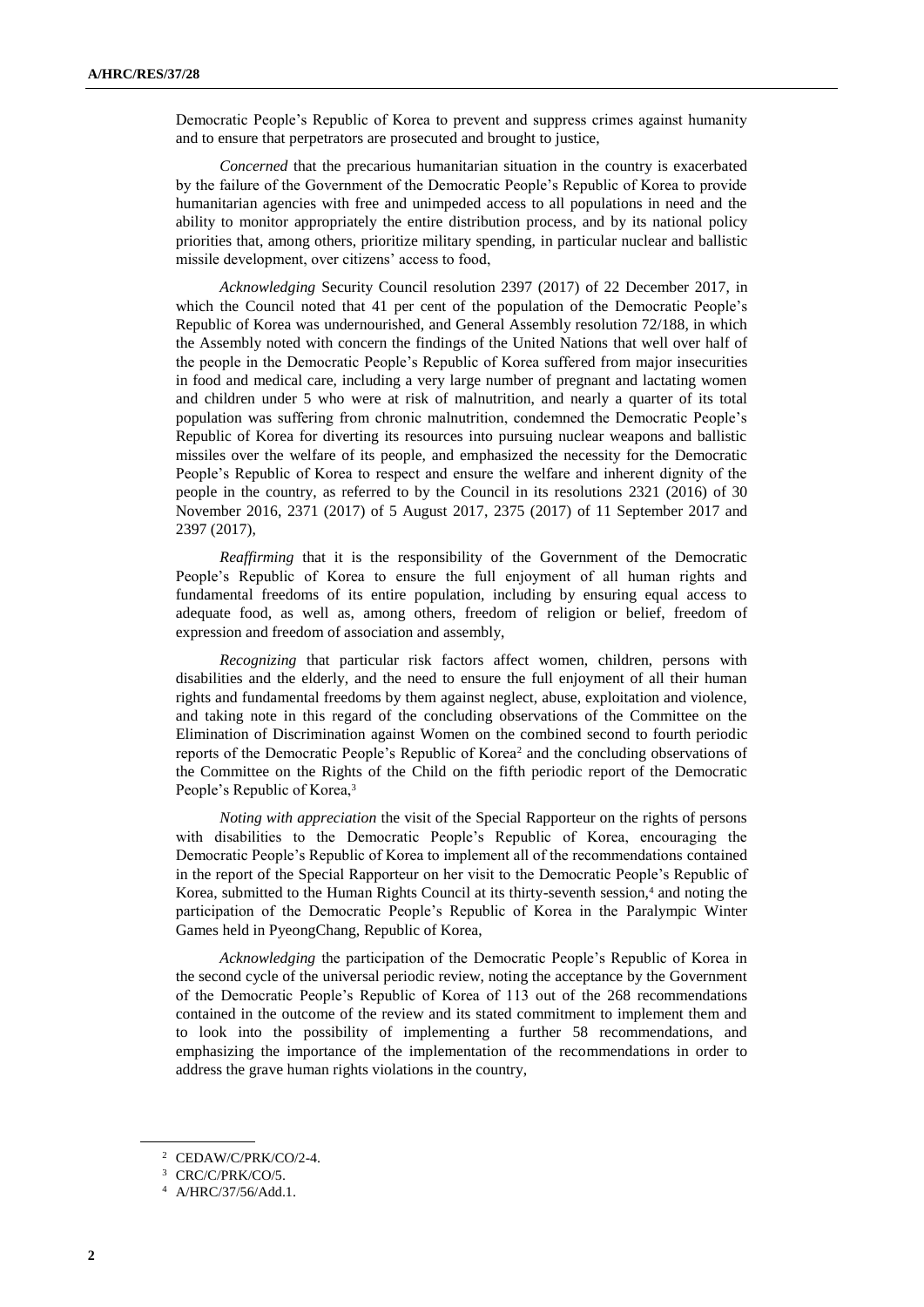*Recognizing* the important work of the treaty bodies in monitoring the implementation of international human rights obligations, and emphasizing the need for the Democratic People's Republic of Korea to comply with its human rights obligations and to ensure regular and timely reporting to the treaty bodies,

*Noting* the urgency and importance of the issue of international abductions and of the immediate return of all abductees, expressing grave concern at the lack of positive action by the Democratic People's Republic of Korea since the investigations on all the Japanese nationals commenced on the basis of the government-level consultations held between the Democratic People's Republic of Korea and Japan in May 2014, and expecting the resolution of all issues related to the Japanese nationals, in particular the return of all abductees, to be achieved at the earliest possible date,

*Noting also* the importance of dialogue, including inter-Korean dialogue, for the improvement of the human rights and humanitarian situation in the Democratic People's Republic of Korea,

*Welcoming* the momentum of inter-Korean dialogue created on the occasion of the participation of the Democratic People's Republic of Korea in the Olympic Winter Games held in PyeongChang, and the recent progress in inter-Korean relations,

*Noting* the urgency and importance of the issue of separated families and the requests of the Republic of Korea for confirmation of the fate of family members, and allowing the exchange of letters, visits to their hometowns and the holding of further reunions on a larger scale and on a regular basis,

*Reaffirming* the importance of States engaging fully and constructively with the Human Rights Council, including with the universal periodic review process and other mechanisms of the Council, for the improvement of their situation of human rights,

1. *Condemns in the strongest terms* the long-standing and ongoing systematic, widespread and gross human rights violations and other human rights abuses committed in and by the Democratic People's Republic of Korea, and expresses its grave concern at the detailed findings made by the commission of inquiry in its report, including:

(a) The denial of the right to freedom of thought, conscience and religion, and of the rights to freedom of opinion, expression and association, both online and offline, which is enforced through an absolute monopoly on information and total control over organized social life, and arbitrary and unlawful State surveillance that permeates the private lives of all citizens;

(b) Discrimination based on the *songbun* system, which classifies people on the basis of State-assigned social class and birth, and also includes consideration of political opinions and religion, discrimination against women, including unequal access to employment, discriminatory laws and regulations, and violence against women;

(c) Violations of all aspects of the right to freedom of movement, including forced assignment to State-designated places of residence and employment, often based on the *songbun* system, and denial of the right to leave one's own country;

(d) Systematic, widespread and grave violations of the right to food and related aspects of the right to life, exacerbated by widespread hunger and malnutrition;

Violations of the right to life and acts of extermination, murder, enslavement, torture, imprisonment, rape and other grave forms of sexual violence and persecution on political, religious and gender grounds in political prison camps and ordinary prisons, and the widespread practice of collective punishment with harsh sentences imposed on innocent individuals;

Systematic abduction, denial of repatriation and subsequent enforced disappearance of persons, including those from other countries, on a large scale and as a matter of State policy;

2. *Urges* the Government of the Democratic People's Republic of Korea to acknowledge its crimes and human rights violations in and outside of the country, and to take immediate steps to end all such crimes and violations through, inter alia, the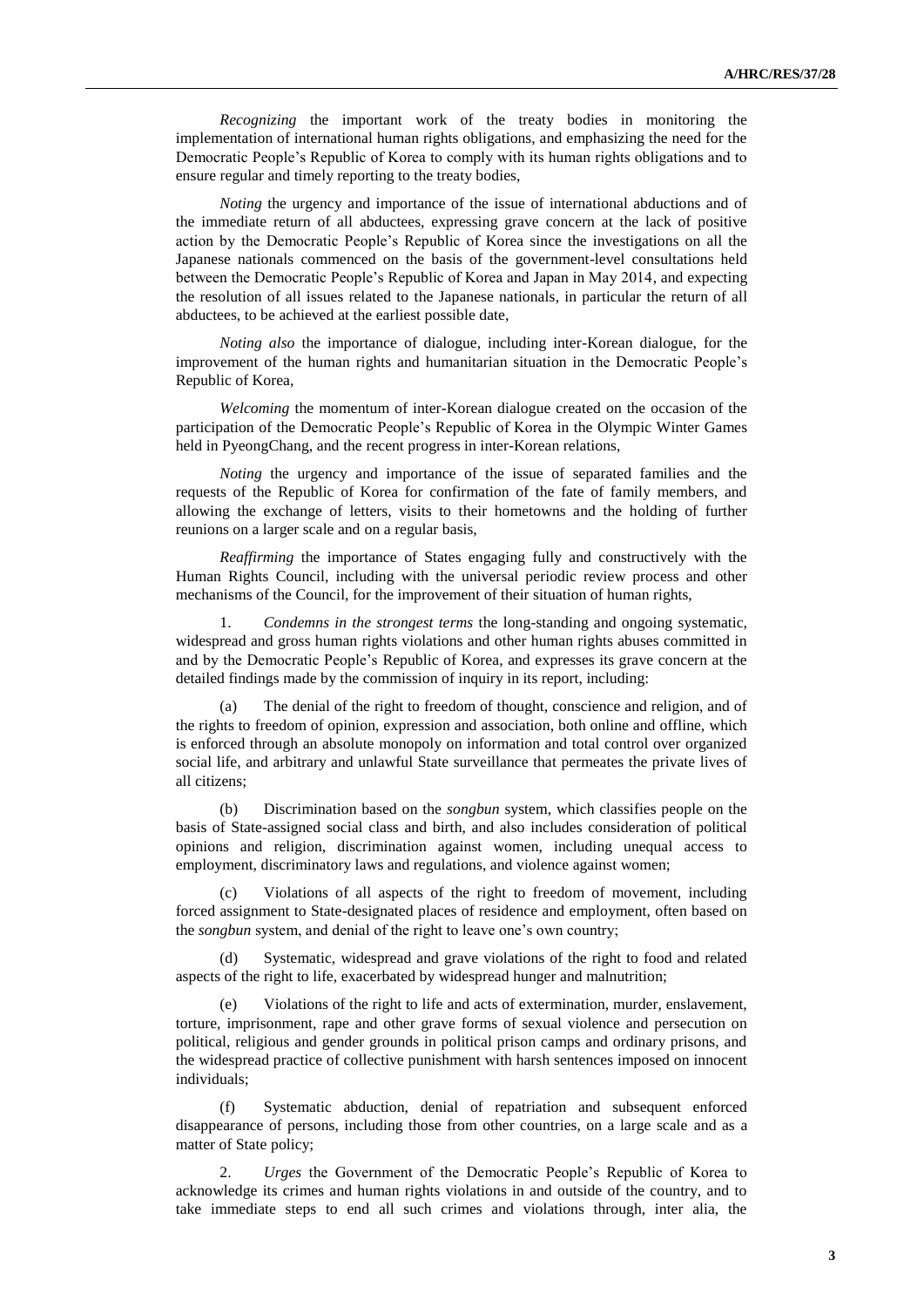implementation of relevant recommendations in the report of the commission of inquiry and General Assembly resolution 72/188, including, but not limited to, the following steps:

(a) Ensuring the right to freedom of thought, conscience and religion, and the rights to freedom of opinion, expression and association, both online and offline, including by permitting the establishment of independent newspapers and other media;

(b) Ending discrimination against citizens, including State-sponsored discrimination based on the *songbun* system, and taking immediate steps to ensure gender equality and to protect women from gender-based violence;

(c) Ensuring the right to freedom of movement, including the freedom to choose one's place of residence and employment;

Promoting equal access to food, including through full transparency regarding the provision of humanitarian assistance so that such assistance is genuinely provided to vulnerable persons, including individuals in detention;

Halting immediately all human right violations relating to prison camps, including the practice of forced labour and the use of torture and gender-based violence, dismantling all political prison camps and releasing all political prisoners, immediately ceasing the practice of the arbitrary and summary execution of persons in custody, and ensuring that justice sector reforms provide protections for fair trials and due process;

Resolving the issue of all persons who have been abducted or otherwise forcibly disappeared, and their descendants, in a transparent manner, including by ensuring their immediate return;

- (g) Ensuring the reunion of separated families across the border;
- (h) Abolishing immediately the practice of guilt-by-association punishment;

(i) Ensuring that everyone within the territory of the Democratic People's Republic of Korea enjoys the right to liberty of movement and is free to leave the country, including for the purpose of seeking asylum outside the Democratic People's Republic of Korea, without interference by the authorities of the Democratic People's Republic of Korea;

(j) Providing nationals of other countries detained in the Democratic People's Republic of Korea with protections, including freedom of communication with and access to consular officers, in accordance with the Vienna Convention on Consular Relations, to which the Democratic People's Republic of Korea is a party, and any other necessary arrangements to confirm their status and to communicate with their families;

3. *Recalls* General Assembly resolution 72/188, in which the Assembly expressed its very serious concern at the violations of workers' rights, including the right to freedom of association and effective recognition of the right to collective bargaining, the right to strike and the prohibition of the economic exploitation of children and of any harmful or hazardous work of children, as well as the exploitation of workers sent abroad from the Democratic People's Republic of Korea to work under conditions that reportedly amount to forced labour;

4. *Also recalls* paragraph 11 of Security Council resolution [2371 \(2017\),](https://undocs.org/S/RES/2371(2017)) paragraph 17 of Council resolution [2375 \(2017\)](https://undocs.org/S/RES/2375(2017)) and, in particular, paragraph 8 of Council resolution 2397 (2017), in which the Council decided that Member States shall repatriate to the Democratic People's Republic of Korea all nationals of the Democratic People's Republic of Korea earning income in their jurisdictions and all Democratic People's Republic of Korea government safety oversight attachés monitoring Democratic People's Republic of Korea workers abroad immediately but no later than 24 months from 22 December 2017, unless the particular Member State determines that the national is a national of that Member State or is prohibited from repatriation under applicable national and international law, including international refugee law and international human rights law, the Agreement between the United Nations and the United States of America regarding the Headquarters of the United Nations or the Convention on the Privileges and Immunities of the United Nations, and urges the Democratic People's Republic of Korea to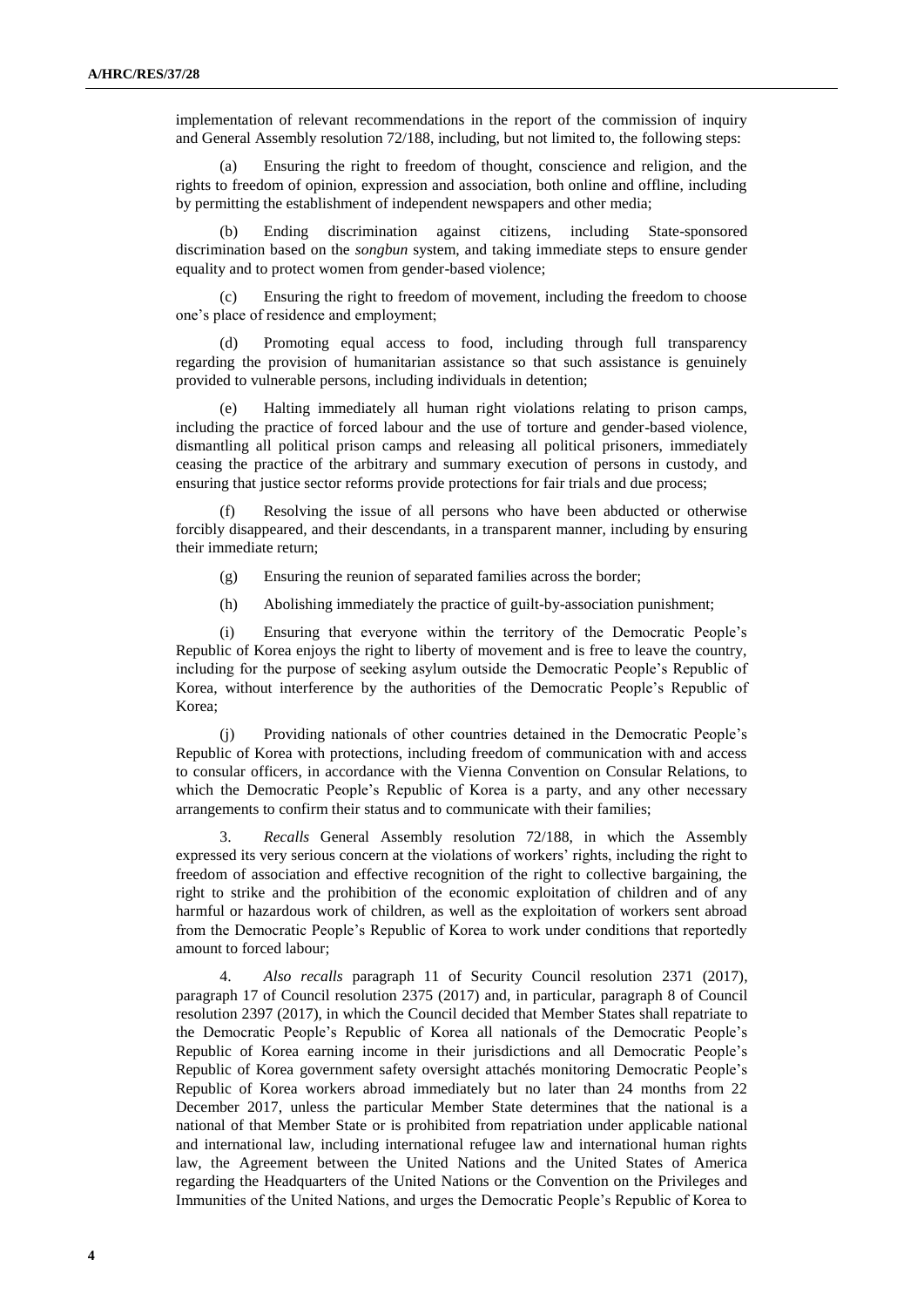promote, respect and protect the human rights of workers, including workers repatriated to the Democratic People's Republic of Korea;

5. *Recalls* paragraph 4 of General Assembly resolution 72/188, in which the Assembly underscored its very serious concern regarding reports of torture, summary executions, arbitrary detention, abductions and other forms of human rights violations and abuses that the Democratic People's Republic of Korea commits against citizens of other countries within and outside of its territory;

6. *Reiterates its deep concern* at the commission's findings concerning the situation of refugees and asylum seekers returned to the Democratic People's Republic of Korea, and other citizens of the Democratic People's Republic of Korea who have been repatriated from abroad and made subject to sanctions, including internment, torture, cruel, inhumane and degrading treatment, sexual violence, enforced disappearance or the death penalty, and in this regard strongly urges all States to respect the fundamental principle of non-refoulement, to treat humanely those who seek refuge and to ensure unhindered access to the Office of the United Nations High Commissioner for Refugees and the Office of the United Nations High Commissioner for Human Rights with a view to protecting the human rights of those who seek refuge, and once again urges State parties to comply with their obligations under international human rights law and the Convention relating to the Status of Refugees and the Protocol thereto in relation to persons from the Democratic People's Republic of Korea who are covered by those instruments;

7. *Stresses and restates its grave concern* about the commission's finding that the body of testimony gathered and the information received provided reasonable grounds to believe that crimes against humanity have been committed in the Democratic People's Republic of Korea, pursuant to policies established at the highest level of the State for decades and by institutions under the effective control of its leadership; these crimes against humanity entail extermination, murder, enslavement, torture, imprisonment, rape, forced abortions and other sexual violence, persecution on political, religious, racial and gender grounds, the forcible transfer of populations, the enforced disappearance of persons and the inhumane act of knowingly causing prolonged starvation;

8. *Stresses* that the authorities of the Democratic People's Republic of Korea have failed to prosecute those responsible for crimes against humanity and other human rights violations, and encourages all States, the United Nations system, including relevant specialized agencies, regional intergovernmental organizations and forums, civil society organizations, foundations and other stakeholders to cooperate with accountability efforts, especially the efforts made by the Office of the United Nations High Commissioner for Human Rights, and to ensure that these crimes do not remain unpunished;

9. *Welcomes* General Assembly resolution 72/188, in which the Assembly encouraged the Security Council to continue its consideration of the relevant conclusions and recommendations of the commission of inquiry and to take appropriate action to ensure accountability, including through consideration of referral of the situation in the Democratic People's Republic of Korea to the International Criminal Court and consideration of the further development of sanctions in order to target effectively those who appear to be most responsible for human rights violations, which the commission has said may constitute crimes against humanity;

10. *Also welcomes* the decision of the Security Council to hold a fourth Council meeting on 11 December 2017, following the ones held in December 2014, December 2015 and December 2016, during which the situation of human rights in the Democratic People's Republic of Korea was discussed, in the light of the serious concerns expressed in the present resolution, and looks forward to the continued and more active engagement of the Council on this matter;

11. *Commends* the Special Rapporteur on the situation of human rights in the Democratic People's Republic of Korea for the activities undertaken to date and his continued efforts in the conduct of his mandate despite the lack of access to the country;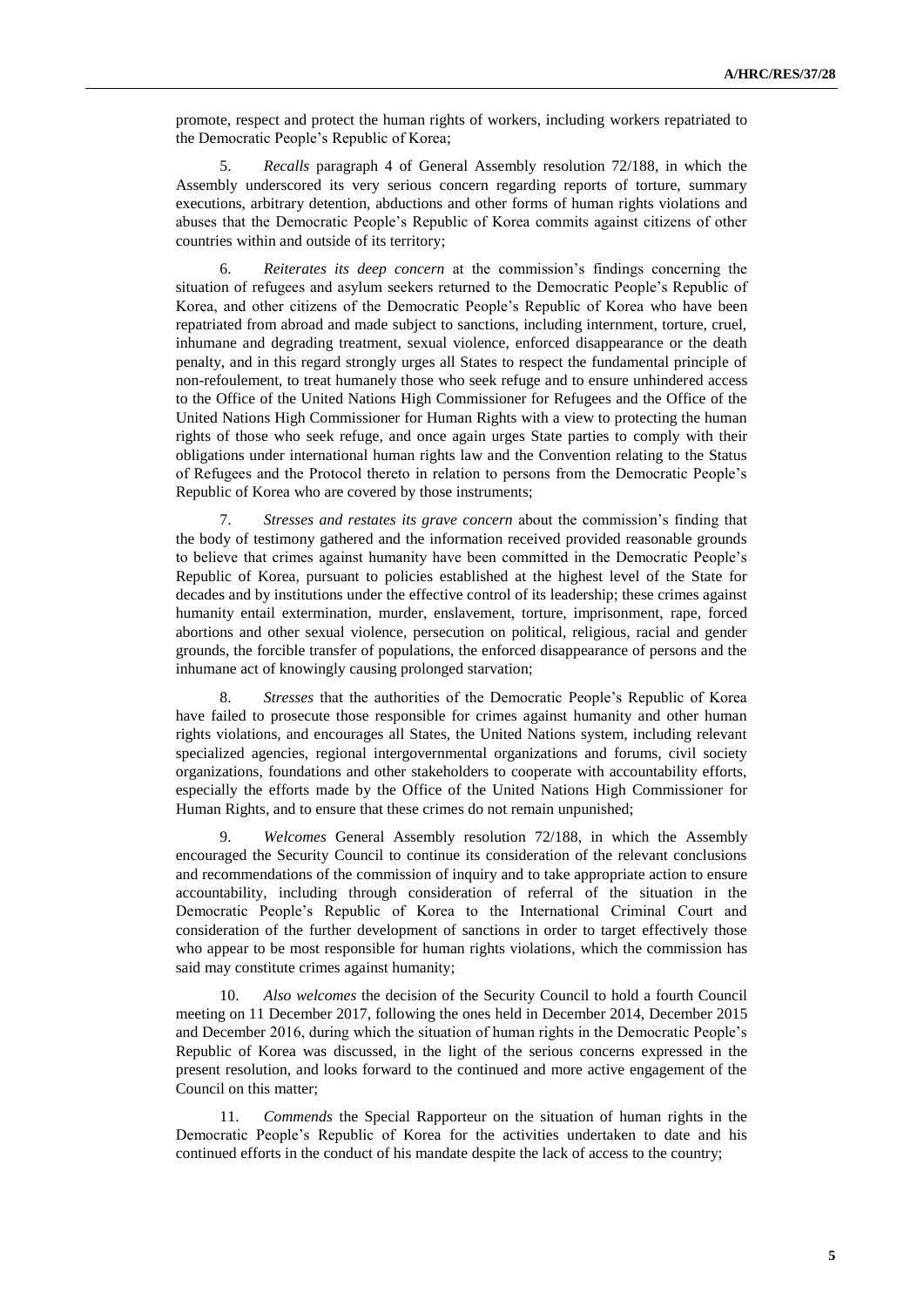12. *Welcomes* the report of the Special Rapporteur; 5

13. *Recalls* the recommendations of the commission of inquiry and General Assembly resolution 70/172 of 17 December 2015 and reiterates the importance of maintaining the grave human rights situation in the Democratic People's Republic of Korea high on the international agenda, including through sustained communications, advocacy and outreach initiatives, and requests the Office of the High Commissioner to strengthen those activities;

14. *Welcomes* the steps taken to strengthen the capacity of the Office of the High Commissioner, including its field-based structure in Seoul, to allow the implementation of relevant recommendations made by the group of independent experts on accountability in its report aimed at strengthening current monitoring and documentation efforts, establishing a central information and evidence repository, and having experts in legal accountability assess all information and testimonies with a view to developing possible strategies to be used in any future accountability process, and strongly encourages the Office of the High Commissioner to expedite the process for strengthening its capacity;

15. *Reiterates* the request made by the Human Rights Council in its resolution 34/24 that the United Nations High Commissioner for Human Rights submit to the Council at its fortieth session a full report on the implementation of the recommendations made by the group of independent experts on accountability in its report to the Council at its thirtyfourth session; 6

16. *Decides* to extend the mandate of the Special Rapporteur on the situation of human rights in the Democratic People's Republic of Korea, in accordance with Human Rights Council resolution 34/24, for a period of one year;

17. *Calls again upon* all parties concerned, including United Nations bodies, to consider implementation of the recommendations made by the commission of inquiry in its report in order to address the dire situation of human rights in the Democratic People's Republic of Korea;

18. *Encourages* the continuing endeavours of the field-based structure of the Office of the High Commissioner in Seoul, welcomes its regular reports to the Human Rights Council, and invites the High Commissioner to provide the Council with regular updates on the situation of human rights in the Democratic People's Republic of Korea;

19. *Calls upon* all States to undertake to ensure that the field-based structure of the Office of the High Commissioner can function with independence, that it has sufficient resources to fulfil its mandate, that it enjoys full cooperation with relevant Member States and that it is not subjected to any reprisals or threats;

20. *Requests* the Office of the High Commissioner to report on its follow-up efforts in the regular annual report of the Secretary-General submitted to the General Assembly on the situation of human rights in the Democratic People's Republic of Korea;

21. *Requests* the Special Rapporteur to submit regular reports to the Human Rights Council and to the General Assembly on the implementation of his mandate, including on the follow-up efforts made in the implementation of the recommendations of the commission of inquiry;

22. *Urges* the Government of the Democratic People's Republic of Korea, through continuous dialogues, to invite and to cooperate fully with all special procedure mandate holders, especially the Special Rapporteur, to give the Special Rapporteur and supporting staff unrestricted access to visit the country, and to provide them with all information necessary to enable them to fulfil such a mandate, and also to promote technical cooperation with the Office of the High Commissioner;

<sup>5</sup> A/HRC/37/69.

<sup>6</sup> A/HRC/34/66 and Add.1.